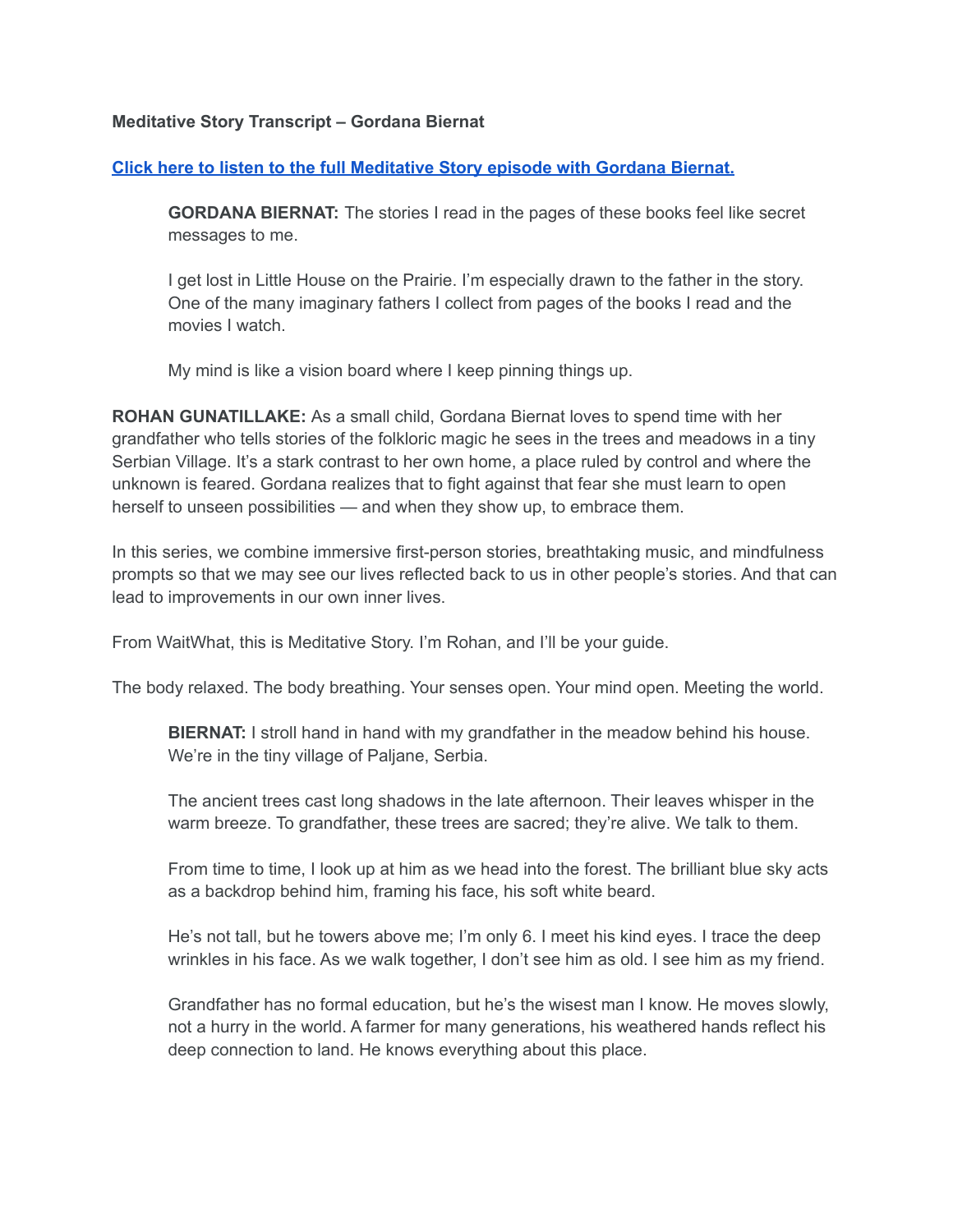As we continue our walk, my ears tune into the sound of running water. We come upon a crystal clear mountain stream. I can see every single stone on the stream bed.

Grandfather loves to tell me stories about the unseen world. Things that are beyond the realms of our senses. Today, he tells me about "vilas," sublime wild fairies that dance upon the lakes. My eyes widen. He reminds me: "Once they reveal themselves it's important to observe them from a distance. Admire their beauty without disturbing them, like all things in nature."

The only time I've heard about these unseen creatures till now is from my aunt. For the first six years of my life, I have lived with her in Serbia. My parents work in a factory in Sweden. They can't afford care for me during the day, so my aunt raises me. I see my parents once a year on their summer visits. One evening my aunt invites a fortune teller home. While pretending to sleep I overhear her say there are vilas dancing around my bed. Dancing around my bed? It triggers a terror in me. My aunt sews a whole nutmeg into my pillow for protection. To my aunt, the unseen, the unknown is nefarious — a clear cause for concern.

But the way grandfather talks about the spirits doesn't make me scared. To him, they're just a part of nature. There's nothing to be afraid of. He embraces the unseen. Grandfather seeds the idea that there are things that I can't yet see in my life, but if I'm present and patient, they'll show up. And I shouldn't be afraid of them.

I feel a rush of surprise wash over me as I anticipate my first encounter with the vilas.

He releases my hand and snaps off a wooden vessel he's been carrying in his belt. It's old, smooth, handmade.

He dips it into the water, and hands it to me to drink from. The water is ice cold, the sweetest I've ever tasted.

I'm captivated by how the water flows through the stream. It's fearless.

Grandfather tells me the same is true about love. Love is the stream that flows freely into all areas of life. We will always find it as long as we are open to it. In the wrestling between love and fear, there's always a choice. As the sun dips my grandfather turns to me.

"Today will be the last day you see me."

I know this already. I'm moving to Sweden to live with my parents, and I'm here to say goodbye. I dread leaving. The thought of it turns my stomach upside down.

"It's my time to leave, and we'll not meet again."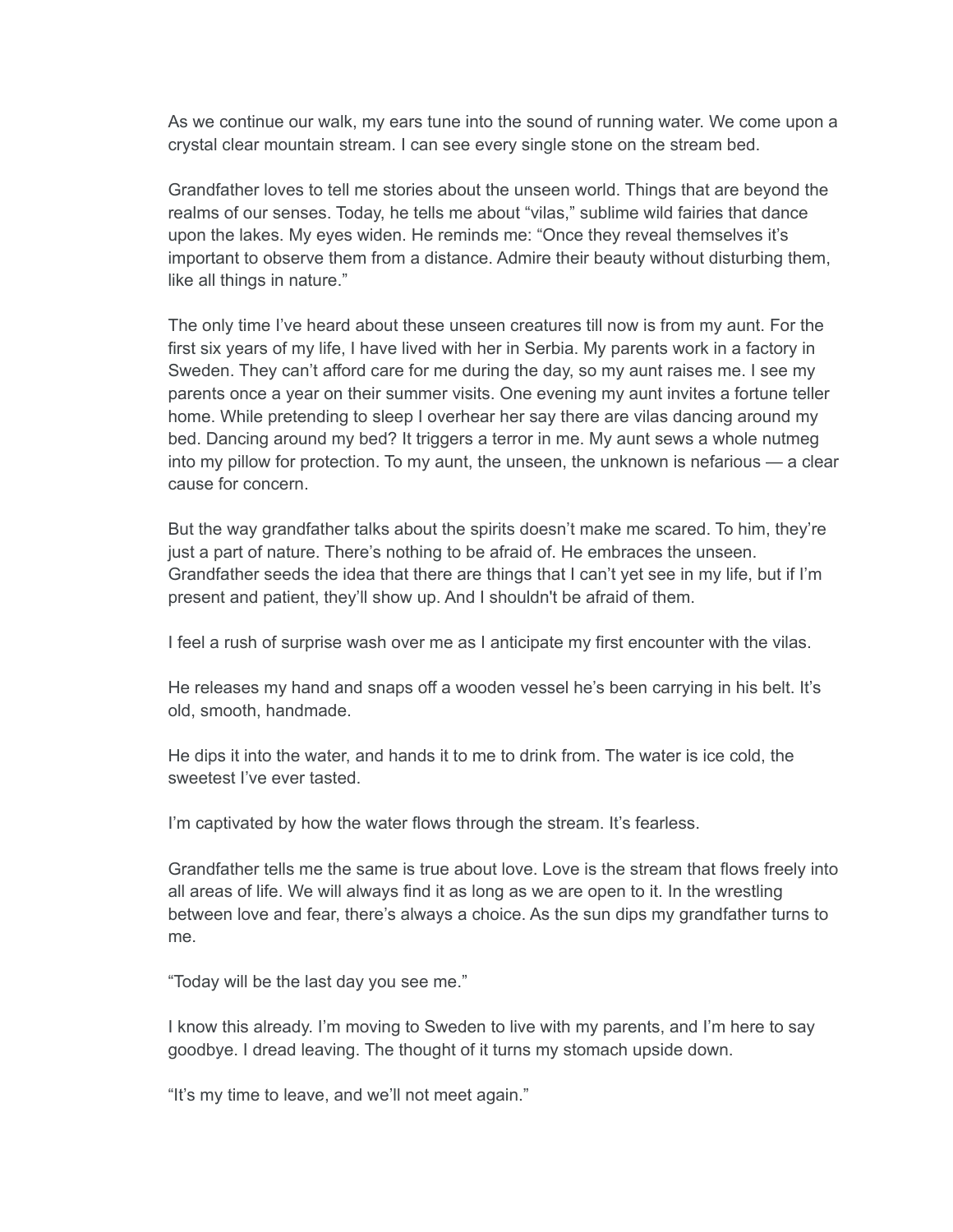There's something so final about the way he declares this. A pain washes over me. He's healthy. Vibrant. It's like he knows something, but I can't imagine what. I nod my head and take my seat beside him. We watch the water. We don't speak.

I put my head on his shoulder and close my eyes. I imagine the vilas dancing. Observing them from a distance, floating and dipping.

A few months later my grandfather dies from a stroke. It's been six months since I moved with my family to Sweden, and I'm devastated.

Grandfather's stories create a connection for me to the unseen world. He shares a powerful truth I carry into my life: we can't see everything, so be open.

**GUNATILLAKE:** Who in your life encourages you to be open? Where are they now? In tribute to them, embody the openness you feel in their presence.

**BIERNAT:** I slip out the front door and carefully close it behind me, silently praying it doesn't make a sound. I am 11 years old.

I have to make this quick. I only have a minute or two before father realizes I'm not in the house anymore.

I run to the grassy area by the sidewalk and pluck a few small flowers. Once I'm back inside, I place the flowers in a miniature vase and put them by my bedside.

I lay in bed that evening soaking up the sight and smell of the flowers before I fall asleep. They're bright, yellow, and alive.

They're small, but they're here, combatting the darkness and mayhem father constantly creates in this house.

We live in an old house in the middle of Malmö, a big coastal city on the southern coast of Sweden.

I no longer live anywhere close to nature, and I'm not always allowed to go out and play.

I've never had anyone bark orders or try to control me like father does. If I start to express my opinion about anything, he glares at me to quiet down. I'm constantly running his errands, like fetching his cigarettes from the store.

I try to forge some kind of independence, but father is masterful at holding my resistance against me. His temper, his tantrums, are followed by a silent treatment that lasts for days, sometimes weeks. Eventually, he wears me down to submission.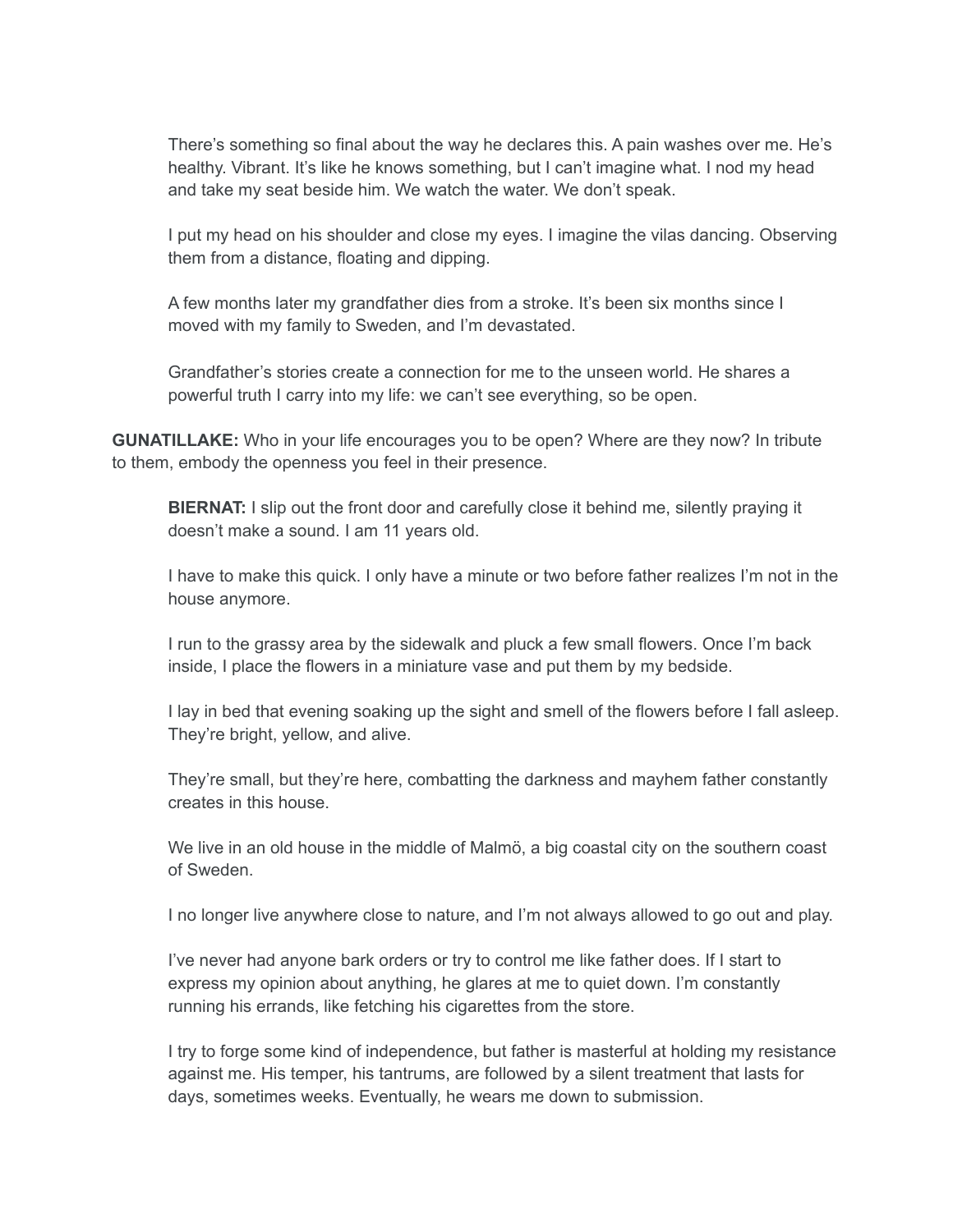I learn what I need to do to please him, so he won't carry his anger to my brother and mother. I learn to read his face, to understand how not to agitate him. I'm constantly dodging fear.

The irony is: my father once sought his own independence. Long ago, he decided he didn't want to farm the family land. He had an urge to explore the world — not to be rooted in one place. He didn't want his future to be controlled. I recognize myself in him when I think about why he left.

But now, he fears anything in his life that feels out of his control, including me.

I think back to what my grandfather said, about being "open to the unseen." But how can I be open when I have so many reasons to be afraid?

My bedroom is a really small space. I pull out the stack of books from beneath my bed and lay them out on top of the covers. This is something my father can't control, no matter how much he tries. He especially hates when I read books written in English because he doesn't understand the language. "These books are part of my English lessons," I lie.

The stories I read in the pages of these books feel like secret messages to me.

I get lost in *Little House on the Prairie*. I like to imagine they're my real family. I'm especially drawn to the father in the story. One of the many imaginary fathers I collect from pages of the books I read and the movies that I watch.

My mind is like a vision board where I keep pinning things up to hold me through the storm that my father creates. One day, I'm going to leave this place. One day, I'm going to have a profession where I can be surrounded by books. My whole desk will be filled with books, and he won't be able to do a thing about it.

I close the book and lay it on my chest as my eyes grow heavier. I imagine being far away from this place. I can't yet see everything that will unfold for me, but it's out there, somewhere past the breaking dawn.

One evening, I'm grounded, laying in bed. My parents watch *Singin' in the Rain* in the living room. I've seen it many times before, and I start singing along in my mind. Once the movie stops, my mind's still active, and I have trouble falling asleep.

I get out of bed and move to the window. It's a cold February night. The air is crisp, and the night sky is filled with stars. My mind drifts to think about the vastness of the universe. I try to imagine where its boundaries are, its outer rim. I close my eyes, and somehow I still see the stars as clearly as I could picture a movie playing in another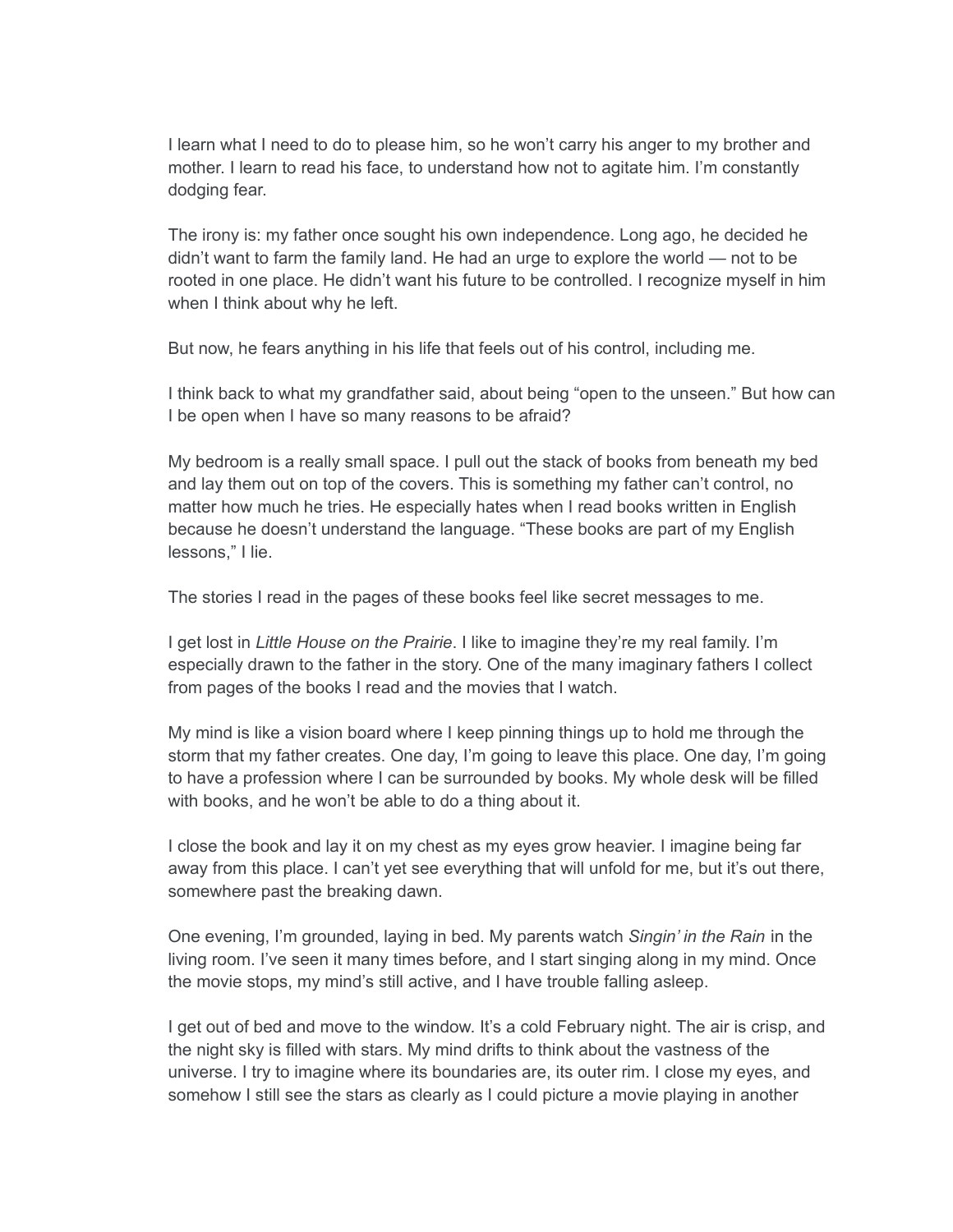room. I open my eyes, and I see stars. I close my eyes, and I see stars. And I realize there's no difference between what's out there and what's in my mind. My mind is infinite, and so is the universe. My mind and the stars are all made from the same stuff.

And just as when I stood by the stream with my grandfather, I feel a funny rush of surprise at my connection to the world around me.

My father gives me reason to be afraid, but instead, I find an urge to go into the darkness and look at the world from a place where I'm not afraid of the unknown.

**GUNATILLAKE:** We all have parts of our lives where we're seeking a change. Not knowing where this change may come from can be scary. Be patient, be present. And when the possibilities do show up, you'll be ready for them.

**BIERNAT:** The salon smells like hair products, full of chemicals. People carry on loud conversations over the whirring hairdryers. The phone doesn't stop ringing. There's a steady sound of scissors snipping all day long.

When I decide to study economics in school without seeking my father's approval, his punishment is to choose my profession.

My independence frightens him, it needs to be managed. He looks at me growing into my own person the way my aunt looks at the vila's that danced around my bed as a child — something to ward off.

He wants me to work surrounded by women to protect my future husband from feeling jealous. He fears if I'm unmarried the neighbors will see him as unworthy. I fear that I'll never leave our house. I'll be controlled for the rest of my life. First by him, and then by my husband? I know I can't live like that.

The ladies who work at the salon are a team. They invite me to go out, socialize, have a drink after work. I can't join them because of my circumstances at home. They sense working here isn't my choice. My secrets create distance.

I'm styling a client's hair when a man walks into the salon for the first time. His features are striking. Dark hair, crisp eyebrows, sharp nose. He has shorts, sneakers, and a jumper on. He's dressed to play tennis. For some reason, my heart jumps and whispers: "There he is." My attention shifts back to my client, and when I glance back up, he's gone.

At the end of the day, I wash my hair. I don't bother to blowdry it, so it fluffs up big and curly. I look like Donna Summer. I almost never wear my hair like this. But no matter. I don't have any big plans for the day.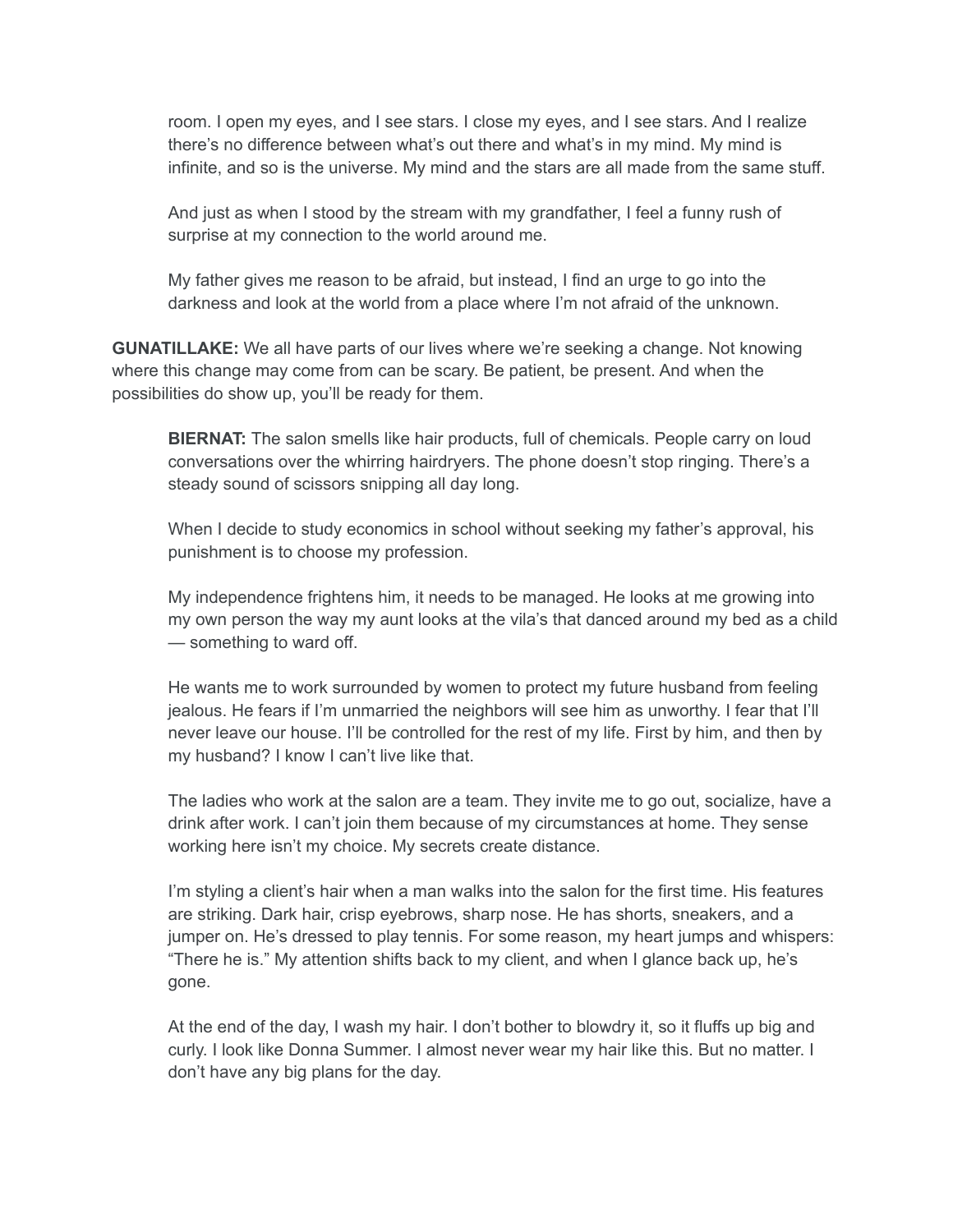I check my schedule one last time before heading home and notice I have one more appointment.

The name GREGOR is written in big letters across my schedule in the 4 p.m. time block. I lift my eyes, and there he is, standing right in front of me. Him.

I'm clear, we have rules at the salon, everyone that's going to have a haircut needs to have their hair washed. He insists he washed his hair right before coming. We start to argue. Colleagues and clients' eyes start to fall on us. Not wanting to make a scene, he finally agrees, flashing a warm smile.

I'm nervous as I put him in my chair and begin washing his hair. I can't stay focused. I keep sneaking glances at him from beneath my elbow. Up close, his chiseled chin looks straight out of a comic book, like Superman. It feels electrifying. I barely remember how to cut hair.

Once done, he asks me: "What are you doing Saturday night?" The shop is suddenly so quiet. Like everyone in the room waits for my answer. And then I feel that same funny rush of surprise. At that moment, I realize that anything can happen. Life can change in a split second. New chances can arise that you didn't even know existed. But when they show up, you can't be afraid; you have to be willing to take them.

In the salon, I'm firm, "I don't date clients," I say to Gregor.

But then, I write down my home number and slip it to him.

A few days later, we go out for the first time. By the end of the evening, we're holding hands.

The day I move in with Gregor — without marrying — is the day my father says I've died. When his neighbors ask, "Where's your daughter?" He says, "I have no daughter."

But I don't let that stop me. The life I build with Gregor contrasts greatly to the life I've known. We let ourselves be open to new experiences. We embrace the unexpected.

One morning, I have an urge to go to the beach despite the rain. It still takes me time to get used to the idea of not having my every thought questioned, my every decision scrutinized. But Gregor jumps at the idea of our trip, rain be damned. We set off in the car, and by the time we arrive, the clouds clear. We soak in the warm sunshine.

My life begins to fill with such experiences. Gregor and I steal a moment to sip champagne at 11 o'clock on a Wednesday morning. Nobody does that. It's previously unimaginable. All these small delicacies feel like abundance to me after a life suspended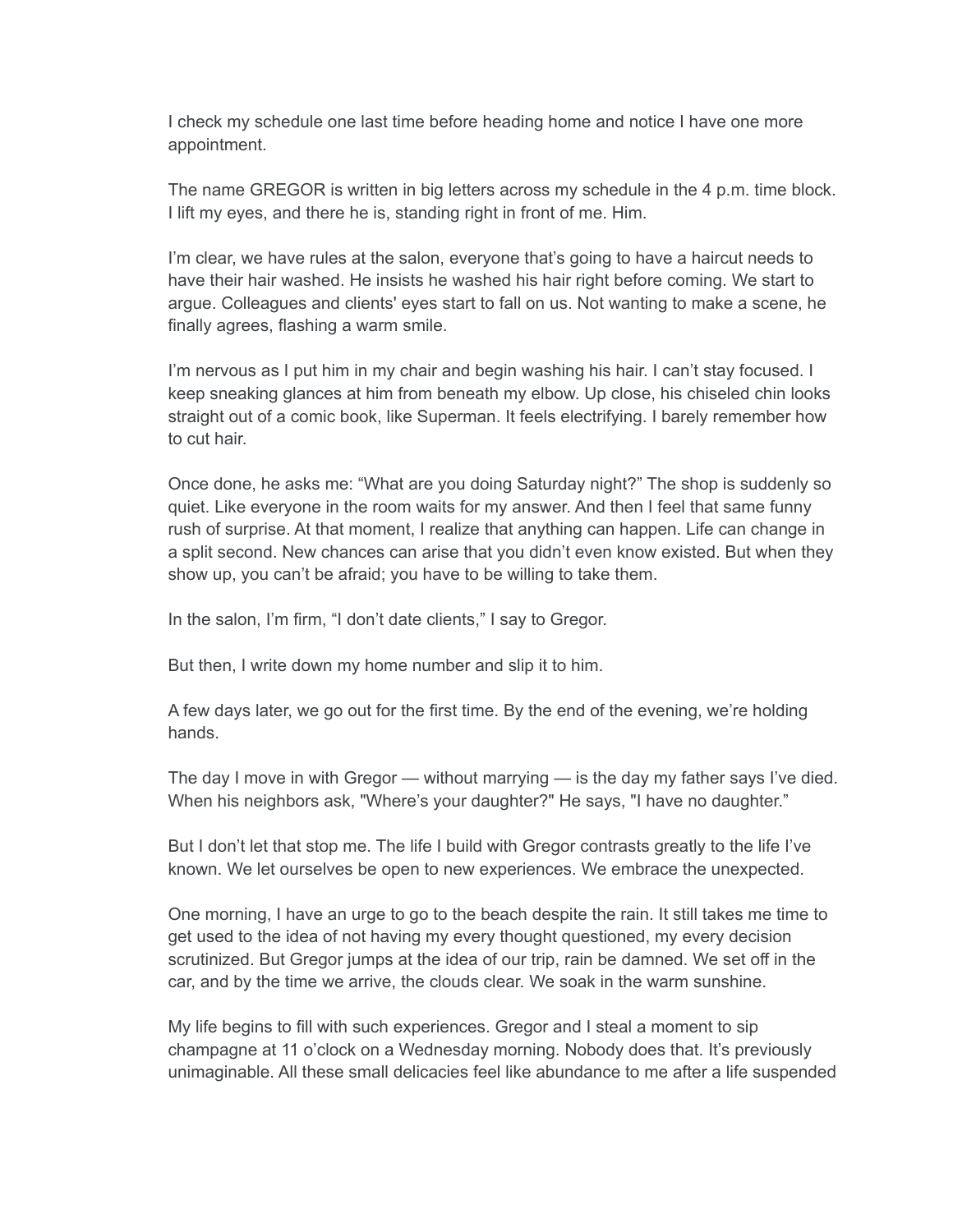by fear. As my perspective shifts, unseen magic suddenly becomes visible all around me in my day-to-day life.

I step out of our home and take in the beauty of an apple tree in our garden. I can tell something is changing — from the inside out — about this tree. A branch is about to push leaves out. A transformation is taking place, though you can't yet see it. A few weeks later, there's a flower. A few weeks after that, there's a little bud. And then a few weeks after that, I hold an apple in my hand.

Take away the dimension of time, and you have magic — right in front of your eyes.

I make apple pie to enjoy with Gregor and our son Hubert.

It's literally magic how things pop up in this world, going from nothing to something, from a budding branch to apple pie baking in the oven.

It's this kind of magic that I was closed off to for so many years under my father's influence. Like my grandfather always alluded to. I just need to be patient and present when it shows up.

I step on the soft green carpet in the library in my new home. This is my sanctuary. The ceiling-to-floor shelves are lined with books that explore everything from art to mystical subjects. Stepping into this space has become a ritual for me. In Swedish, we call it Egen Tid — "my own time."

I plant myself in front of the warm fire and begin to write. I think back to my grandfather and how he gave me the courage to realize that what is unseen doesn't have to be unsafe. As I sit here writing, I think about the vilas dancing in the distance. And I open myself up to the next rush of surprise that might come my way.

**GUNATILLAKE:** There are several delicate threads that weave through Gordana's story. And the ones I want us to hold onto for our short closing meditation together are that of patience of waiting for that which is magical to reveal itself. And that of how we relate to the unknown and the strange.

How do you relate to the unknown and to the strange?

Do you actively go out to seek it, or do you prefer to stay comfortable and in the world of that which is familiar?

There's no right answer here.

It's entirely natural to want to stay warm and cozy. To say, "No, no thanks" to that which is not known, other, beyond where we feel comfortable. I do it all the time.